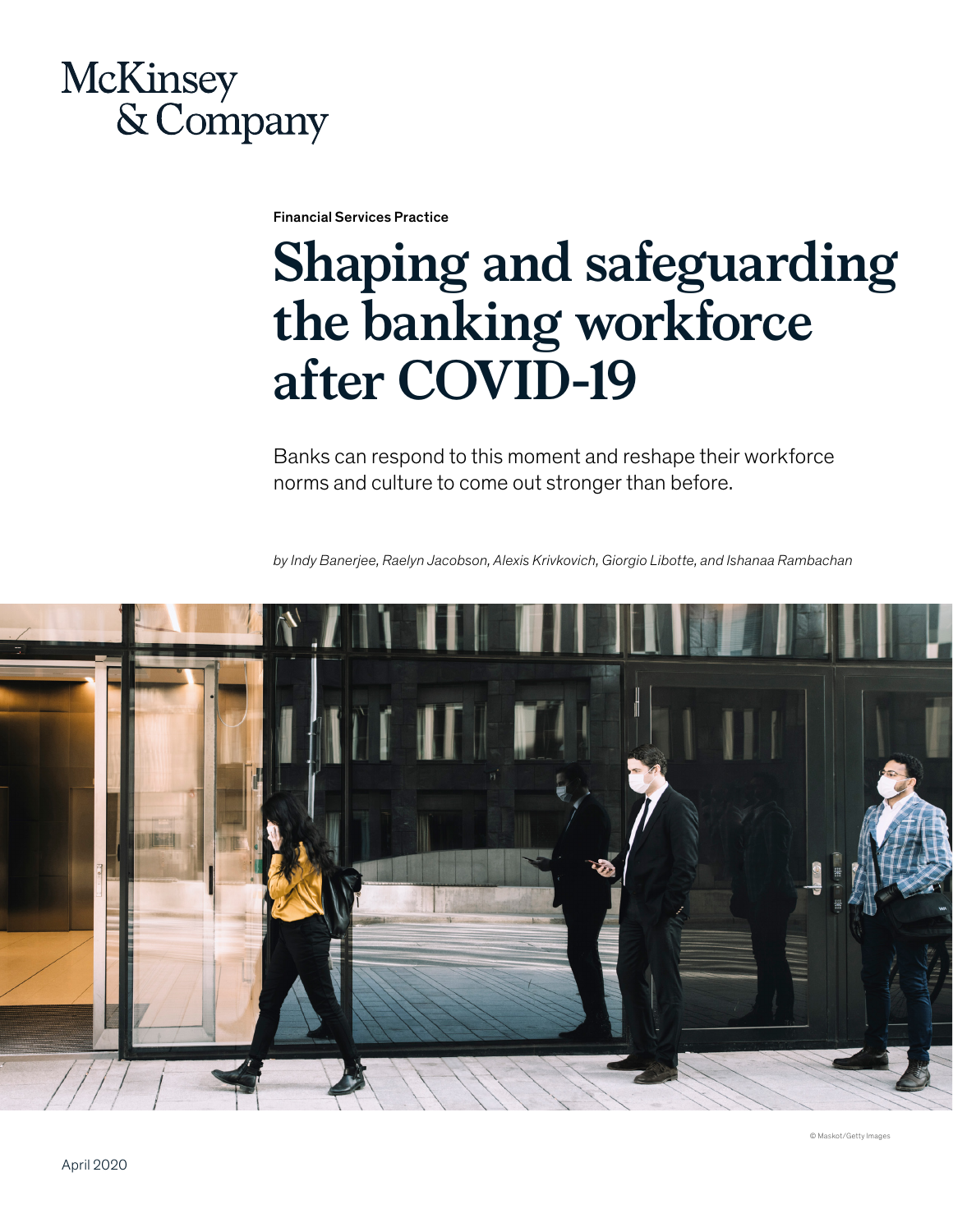Financial leaders today face a pivotal moment. Most responded to the COVID-19 pandemic without the luxury of time to consider implications on longerterm sustainability. Leaders now face operational and organizational decisions with profound implications for more than six million Americans who were employed in the finance and insurance sectors prior to the outbreak-and for society at large.<sup>1</sup> The choices they make today will define the industry's approach for years to come, with a generational impact on how it cares for its workforce.

The focus to date has been to provide essential services with sufficient attention to quality, customer experience, and risk control, all while caring for employees. These objectives are already interacting in nonobvious ways. For example, maintaining or reopening branch locations requires balancing uncertain disease propagation with customer needs. Ensuring high-quality service to customers in distress can press against the psychological well-being of even remote employees, especially contact-center staff. Working at home can complicate performance management. And losing the workplace as a great equalizer of employees of differing backgrounds also exposes underlying inequalities, raising questions on how to handle equity and fairness. The potential for significant additional change remains, happening rapidly and in unpredictable ways depending on factors like disease trajectory, government and regulatory moves, and the economy.

Given the dynamic, varied, and ongoing nature of the crisis, traditional HR decision making and support needs to be directly connected to all planning efforts. CEO and board-level commitment to the role of HR in navigating the crisis must remain firm. Success requires a working model that intimately links workforce-management processes to broader operational decision making, for both immediate implementation and emerging from the crisis. HR should be a strategic partner in the "nerve center" crisis-response team (which nearly all financial institutions established weeks ago<sup>2</sup>) and also any "plan-ahead team"<sup>3</sup> working to get ahead of the crisis. This will enable the workforce and HR to adjust to potential changes in environment, across various time horizons and geographies, and down to the most granular levels of city and even building, floor, and individual employees.

We expect four types of actions will help financial institutions best respond to the workforce challenges ahead. Companies should commit to their principles on employee well-being, introduce ways of working that will endure beyond the crisis, re-imagine performance management and incentives, and maintain cultural hallmarks threatened by the pandemic.

## **Commit to guiding principles on employee well-being**

As banks begin to distill what lessons they can from their initial response to the COVID-19 crisis, they will also begin reshaping their business model and operations. The tremendous uncertainty that remains about the months and years ahead will continue to strain both the physical and psychological well-being of bank employees. Bank leaders will face sharp choices reflecting their commitment to any number of guiding principles. Principles may include the following:

*Put health and safety first.* Most important, banks should continue to take the stance of prioritizing employee well-being. Companies will need to energize campaigns on physical and mental health at a level of intensity that very few have matched before. This includes, for example, wellness checkins and virtual mental-health gatherings with experts or even expanded healthcare coverage.

*Apply care more broadly than ever, beyond your immediate employees.* Banks are considering extending support beyond individual employees to the full ecosystem, including employees' families and contractors in the workforce. This might include, for example, expanding mental-health benefits to help with COVID-19-induced stress or job-placement programs for significant others

<sup>&</sup>lt;sup>1</sup> "Industries at a glance," US Bureau of Labor Statistics, bls.gov.

<sup>2</sup> Mihir Mysore and Ophelia Usher, "Responding to coronavirus: The minimum viable nerve center," March 2020, McKinsey.com.

<sup>&</sup>lt;sup>3</sup> Yuval Atsmon, Chris Bradley, Martin Hirt, Mihir Mysore, Nicholas Northcote, Sven Smit, and Robert Uhlaner, "Getting ahead of the next stage of the coronavirus crisis," April 2020, McKinsey.com.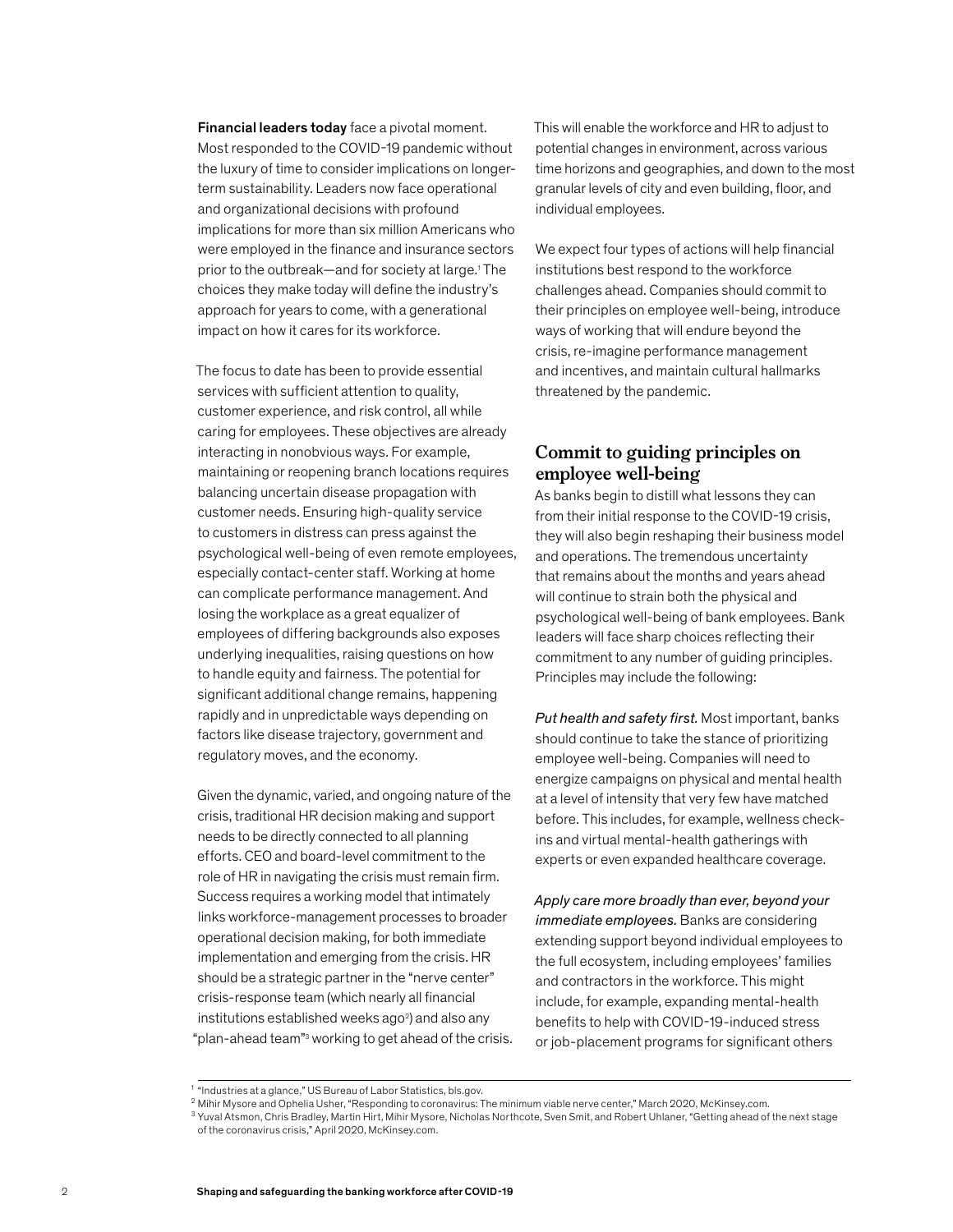who are now unemployed. Moreover, in this context the too-often ill-defined scope of corporate social responsibility can be sharpened to invest in communities that are important to employees.

*Engage with radical empathy.* A number of institutions are finding innovative ways for team members to communicate directly with their leaders. For example, some are using "pulse" surveys (short, quick, two- to three-question surveys pushed to an employee's work phone) for colleagues to easily share how they're feeling. Others have set up a rhythm by which a member of the senior management or operating team speaks to each employee and team individually.

*Provide complete transparency.* Banks can minimize anxiety and uncertainty within the organization by candidly communicating which workforce decisions have been made and which are still up in the air. Bank leaders will need to be transparent while remaining cautious about making workforce decisions and by avoiding outright promises that might be difficult to keep down the road.

*Balance consistency and equity.* Despite its biases and challenges, the physical workspace was a great equalizer for workers who would come together to work in the same building or office. By compelling workers to stay in their own homes, the crisis has

removed that equalizer—and created a whole new set of disparities. Employees of different age and ability groups are susceptible to the disease in different ways. And many have different care burdens and levels of stability at home. Companies are faced with this challenge: What benefits and considerations should be offered to all employees and what can be offered to particular groups within the scope of the law?

*Hold firm on your commitment to diversity and inclusion.* The crisis is magnifying traditional disparities that companies have long struggled to address. We know that among financial institutions the representation of women and minorities decreases at each higher level of tenure, with employees of color particularly affected—they have the lowest promotion rates to leadership positions. As leaders address COVID-19 response strategies, they must ensure that diversity and inclusion efforts are not put at risk. Changed approaches to recruiting, furloughs, and layoffs could disproportionately affect minorities, who are more likely to hold contingent positions.4 Continued efforts by banks to accelerate advancement for minorities and other diverse groups may be unintentionally limited by promotion freezes. Some banks are exploring special outreach to vulnerable groups or explicitly incorporating diversity into agile COVID-19 response teams.

**As the industry adjusts to tectonic shifts in the economic landscape around it, many leaders are finding that existing performance-management and incentive structures are no longer useful or appropriate.**

<sup>4</sup> Karen Kosanovich, "A look at contingent workers," US Bureau of Labor Statistics, September 2018, bls.gov. For additional information, please see Jess Huang, Alexis Krivkovich, Irina Starikova, Lareina Yee, and Delia Zanoschi, "Women in the Workplace 2019," October 2019, McKinsey.com.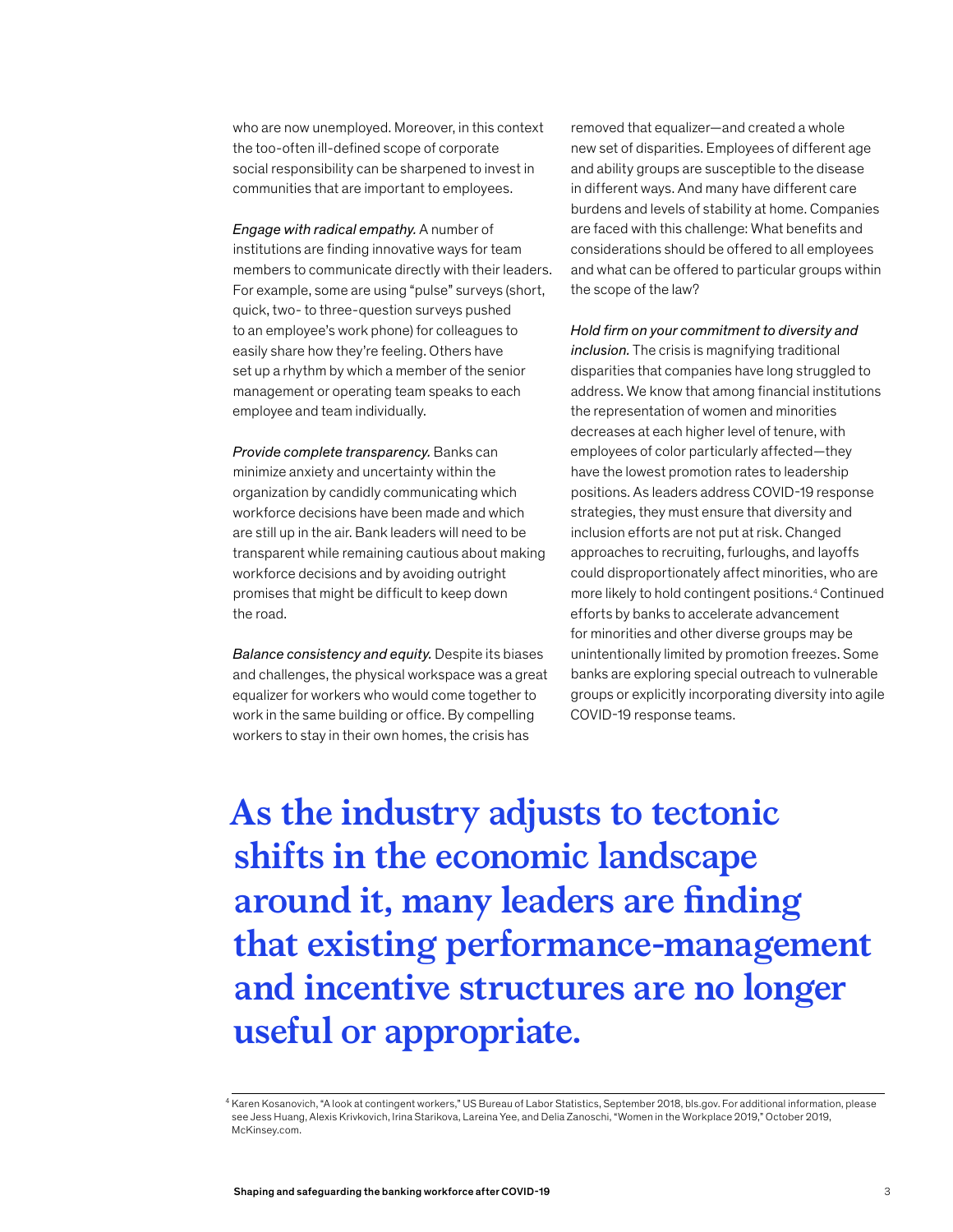## **Introduce agile ways of working that will last beyond the crisis**

Banks encountered a triple initial shock of COVID-19: health and safety concerns for employees, massive changes in demand, and rapid and often total lockdowns across their global operating and technology footprints. As they move beyond and recover from immediate concerns, they are learning from the crisis. They're making choices that will fundamentally reshape their ways of working and organizing. And they're responding to the COVID-19 era's tremendous fluctuations and uncertainties beyond. Some of the choices will include the following:

*Planning.* Workforce demand in the wake of COVID-19 is a tale of rapidly shifting priorities. Given the changing nature of demand, employees' staggered return to work, and variability across geographies, banks will need more than ever to map evolving demands for both current and future needs—with a clear view of prioritization every 30, 60, and 90 days. Potential processes that will require more support include responses to government support programs, in particular for small businesses; safeguarding financial operations to protect against cybersecurity risk and fraud; deposit taking; lending and loan servicing and modifications; and active monitoring and measurement to identify clients who are most vulnerable to primary and secondary effects of outbreak. These must be balanced with an eye to future workforce needs as scenarios that once seemed likely five to ten years in the future may be accelerated due to rapid digital adoption and work-from-home models.

*Resilience of delivery.* The most resilient managers are likely to be those who best match changing demand and delivery capability with availability, reprioritizing human capital as appropriate. In retail banking, they might continue to staff the handling of fraud charges while steering customers to check account balances online or through automated phone services. Some commercial and investment banks, for example, have set up internal gig economies with online portals that list specific timebound projects for which employees

can sign up. Retail banks have begun to adjust their global footprint, selectively rebalancing sensitive customer-facing work. Many are leveraging workfrom-home options, both onshore and globally, for less sensitive work. Some are also introducing a variety of workforce options, from staggered shifts to a different mix of full- and part-time positions to work schedules set up according to daily demand.

*Training.* Workforces are being asked to engage differently with customers and respond to new shifts in customer demand, especially heightened expectations for paperless servicing and remote advisory. Talent remains the biggest asset and source of capital for all institutions, and the challenge many are facing is how to quickly skill their team members to meet this demand in a contactless environment. Financial institutions are quickly exploring a number of options, including microskilling, upskilling, reskilling, and hiring new talent (Exhibit 1).

*Ways of working.* Financial institutions are also now adopting more agile approaches to working teams, including organizing around customer journeys. These approaches are essential to survive in the short term and their continued adoption may improve performance in the future (Exhibit 2).

*Reconsidering structure.* As financial institutions begin to return to work, many are considering how their structures might be reorganized to foster greater agility and scalability.

Hierarchy and complexity were already perennial pain points for incumbents challenged by more nimble digital disruptors. The COVID-19 crisis has compelled banks to quickly convert a traditional in-person working model to one that is largely remote, with a distributed leadership and far more digitally enabled teams. Locking that into a more permanent state will require a wholesale reimagining and streamlining of traditionally matrixed team structures to enable faster action. For some, this might include radically flattening the organizational structure to empower teams and rewiring decision making for speed.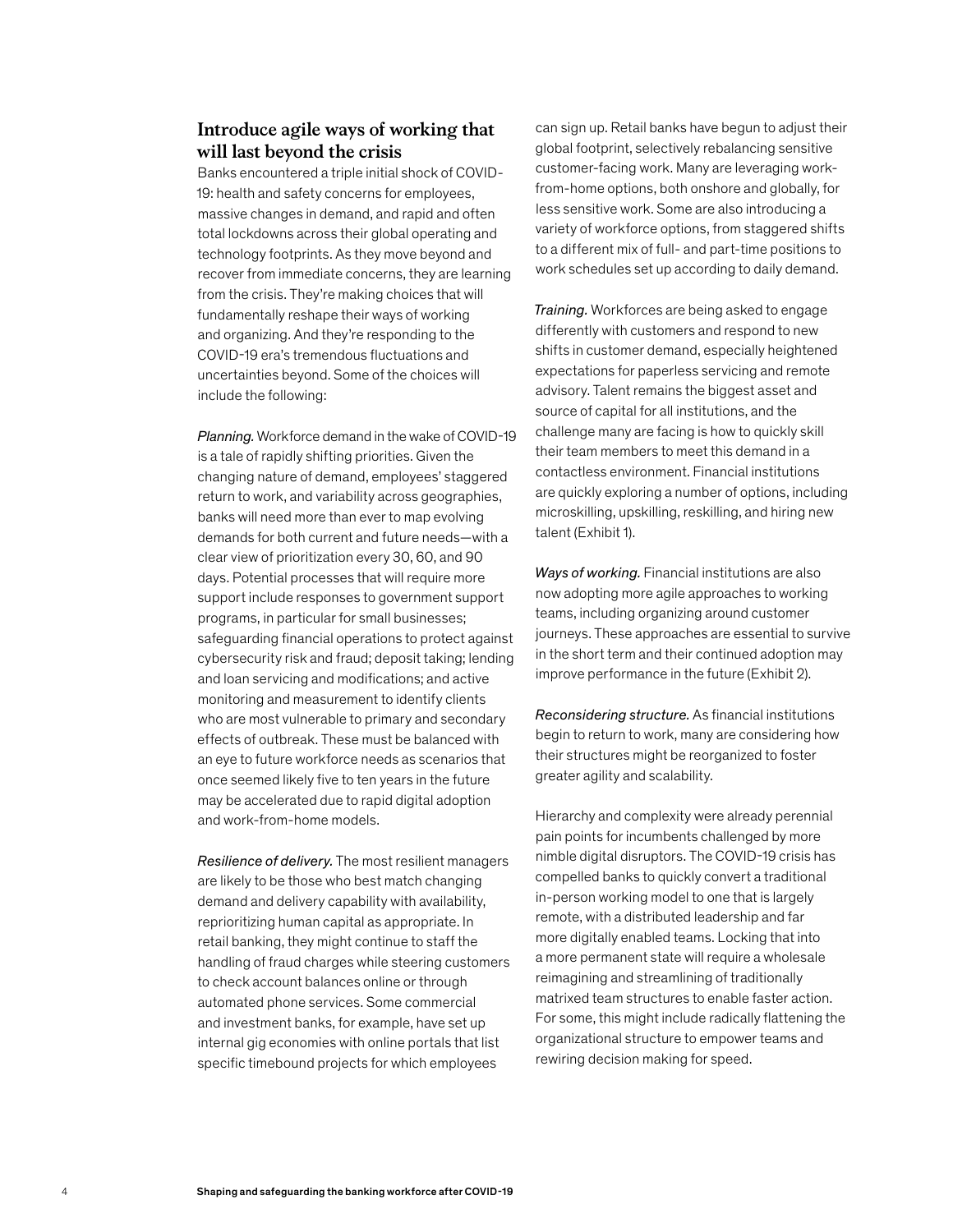## Exhibit 1

## **Financial institutions are reshaping the workforce to address shifts in customer demand.**



Microskilling

Expand employees' skill sets without fundamentally changing the nature of roles

*Example:* Retask branch personnel to perform specific high-demand activities, such as small business association activities



#### Upskilling

Expand the nature of existing roles to encompass new skills and activities that will become part of the "next normal"

*Example:* Broaden abilities of CIB<sup>1</sup> trading teams to manage remote teams across a deal flow on a virtual trading floor



Reskilling

Retrain employees on all skills necessary for a new role in response to environmental and strategic shifts

*Example:* Train relationship managers in CIB to serve as workout specialists



Hiring new talent

Hire large pools of talent with the required skills to meet spikes in demand

*Example:* Expand hiring in roles with remotework opportunities where demand has peaked, such as call centers or mortgage lending and operations

<sup>1</sup> Corporate and investment banking.

Several banks are already actively exploring changes to their global network from updating their location strategy and real-estate footprint to rethinking how they leverage their global capability centers and reexamining their provider relationships. More than half of North American banks have a significant workforce presence in other countries. Combined, they have more than 1,000 operations and technology centers outside the United States, representing more than 10 percent of the total workforce. Most of these centers are under significant restrictions as of this writing.

As the fallout from the crisis continues, financial institutions are working with near-shore, globalshore, and home-shore employees to ensure workforce resiliency and continuity of client and employee experiences. This includes reassigning delivery units to meet peaks and troughs in demand, adjusting to the limitations in one geography over another, and filling in as health issues and government responses affect different regions. To make this work for the long term, financial institutions will need to support overseas business process outsourcing partners in adapting to remote work by helping them to develop work-from-home options in low-infrastructure areas, for example, or creating hybrid delivery models where global capability centers (GCCs) and contractors work together.

## **Reimagine and adapt performance management and incentives**

As the industry adjusts to tectonic shifts in the economic landscape around it, many leaders are finding that existing performance-management and incentive structures are no longer useful or appropriate. Reimagining may be essential, given emerging challenges in the workforce, rapid customer-demand shifts (whether a net decrease or growth in new products), and broad uncertainty in the overall forecast. Employee circumstances have changed rapidly, as have many daily job functions, rendering employees' former job expectations and goals irrelevant.

Across industries, companies have already canceled or abbreviated this cycle's reviews to alleviate stress and have restructured bonus packages for executives. As financial institutions reevaluate their structures, leaders will have to be particularly cautious given strong regulatory scrutiny of the industry. Many are already taking steps to ensure that new incentives do not unintentionally promote bad behavior or unethical sales practices (Exhibit 3). This is particularly important in light of the sales practices and trading scrutiny a number of financial institutions faced in recent years.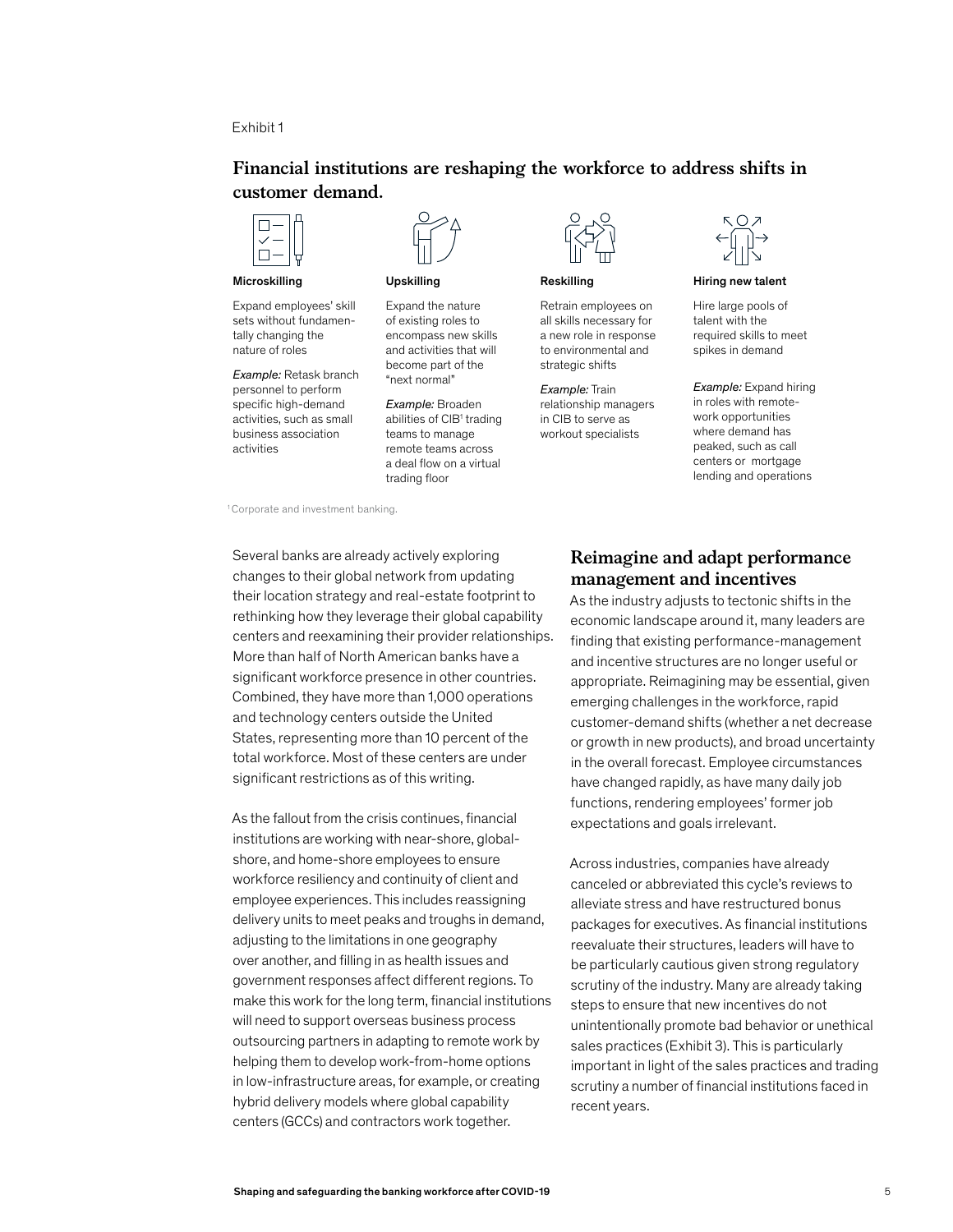## Exhibit 2

## **Financial institutions are adopting more agile ways of working.**



#### Small, crossfunctional teaming

- Teams of no more than 5-10 people are given a high degree of autonomy
- Could include new product development teams to meet spikes in customer demand, teams in business-continuity operations, or teams to map risks in quickly established business processes, such as new digital transactions



#### Reinforced accountability

- Teams operate with clear objectives and key results and are given high degree of autonomy in decision making
- Leaders communicate who is responsible for what, especially critical in matrixed structure within financial institutions
- Teams lead with outputs rather than inputs



#### Focus on high-quality interactions

- Financial institutions are establishing a clear cadence of meetings that replicate in-person sessions
- Leaders are communicating priorities through a single digital source of truth, such as visual dashboards

## **Maintain culture in a time of rapid change**

Cultural hallmarks are threatened by the COVID-19 crisis, in particular, traits financial institutions have worked hard in recent years to instill. These include credible challenge, information sharing across product lines and between lines of defense, and role clarity with accountability. A distributed, remoteworking model makes reinforcing these more difficult. Leaders need to proactively pressure test that critical elements of the bank culture remain strong, including whether escalation pathways (where issues and risks are brought to leadership attention) are working, if product and lines of defense (such as business, risk, and audit) are communicating effectively and ensuring clear ownership.

At the same time, it is an important moment to reinforce culture. Financial institutions that have traditionally struggled with prioritization, decision making, or even limiting the number and diversity of attendees in meetings may now be able to

embrace approaches adopted in the crisis as a new norm. Some banks are also using this moment to reemphasize the role of community and family as a pillar of culture—introducing virtual take-yourkids-to-work day, holding virtual team events, or beginning daily huddles with stories of the dinner table the night before.

Even more broadly, banks can strengthen their sense of purpose as they fulfill a social mission that supports households and businesses with access to credit and reclaim the bank's employee value proposition.<sup>5</sup> Several banks have launched humanitarian funds to provide grants for small businesses or donate medical supplies.

Leaders must play a central role in determining how successful their organizations are at adjusting to the immediate fallout of the COVID-19 crisis. The uncertainty and long-term nature of the

<sup>&</sup>lt;sup>5</sup> Kevin Buehler, Olivia Conjeaud, Vito Giudici, Hamid Samandari, Lorenzo Serino, Marco Vettori, Laura Webanck, and Olivia White, "Leadership in the time of coronavirus: COVID-19 response and implications for banks," March 2020, McKinsey.com.